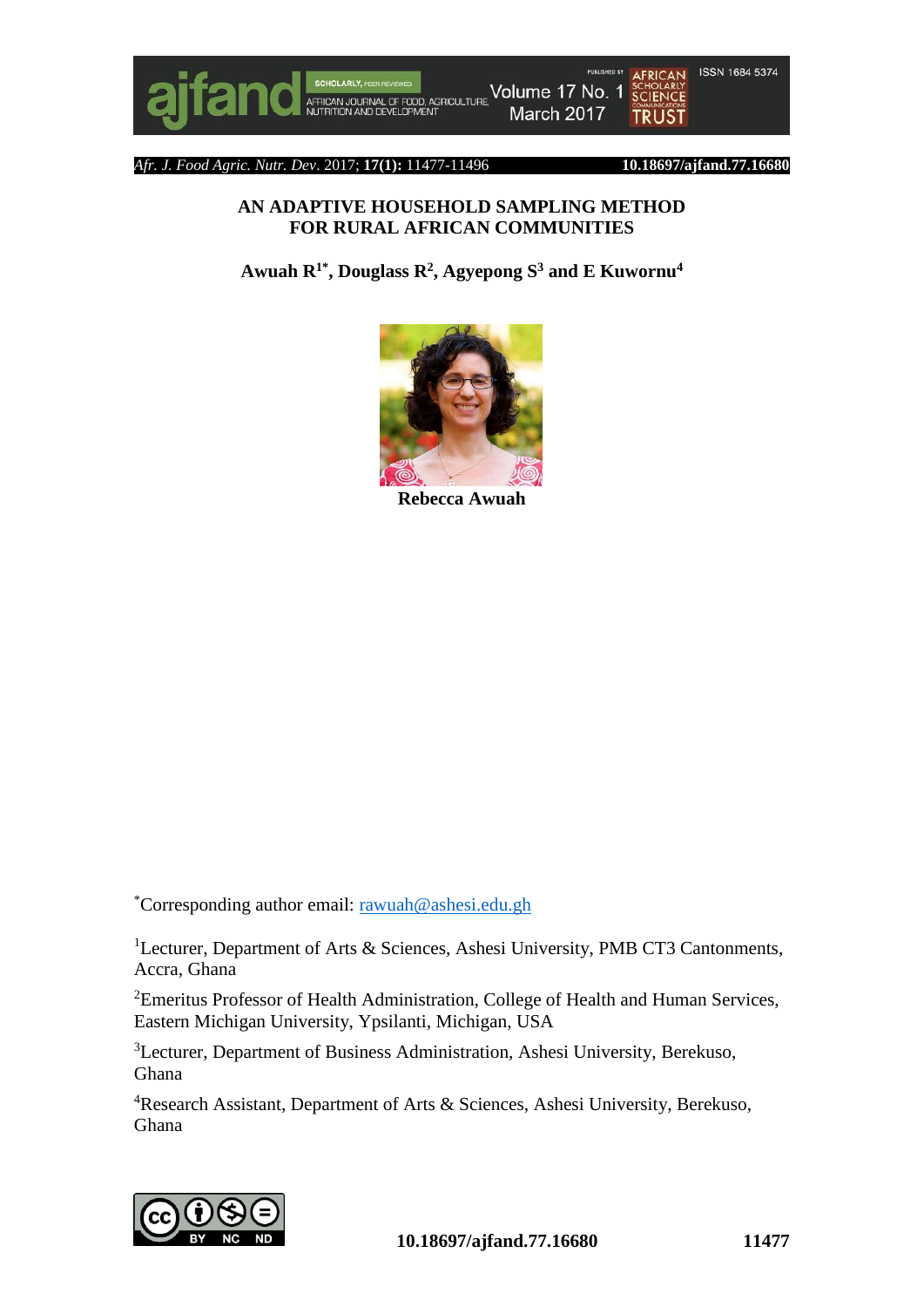

# **ABSTRACT**

Investigators working in rural communities and small towns in Africa face many obstacles to obtaining a random and representative sample of households for their research. The civic infrastructure used as the building blocks of survey sampling in developed countries are mostly absent in rural Africa. The purpose of the study described in this paper was to pilot an innovative and cost-effective approach to household sampling designed to generate probability samples representative of the socio-economic diversity of the small town of Berekuso, in the Eastern Region of Ghana, without relying on existing census data, household registers, or a regular layout of roads and dwellings. Utilizing Google Earth images and a Graphical Information System (GIS) map of Berekuso, sampling units were defined as 15-degree wedge-shaped sectors radiating from the center of the original township. All households within randomly selected sectors were surveyed, and based on a household classification scheme, each household type was identified. Additional sectors were randomly selected and surveyed in sequence until no new household types were identified – a notion recognized by laboratory scientists as an 'end point'. The adaptive sampling strategy was cost and time effective: freely available versions of Google Earth and QGIS software were employed along with inexpensive handheld Global Positioning System (GPS) devices; a total of 57 households were surveyed by teams of two enumerators over three consecutive Sundays. The survey method yielded a probability sample that is representative of the socioeconomic diversity of Berekuso, and produced generalizable results for median household size, median age of residents, sources of potable water and toilet types, among others. For example, based on the results of the survey, a 95% confidence interval estimate of the proportion of residents of Berekuso under the age of 20 years is between 0.49 and 0.58. These figures are consistent with results of Ghana's 2010 census which pegged the proportion of the population of the Eastern Region under the age of the 20 years at 0.49. The authors believe that the methodology described in this paper may be applicable to household research in many rural African villages and small towns where little civic infrastructure exists to create more traditional sampling frames.

**Key words:** Google Earth, area sampling, household survey, impact evaluation, wealth ranking

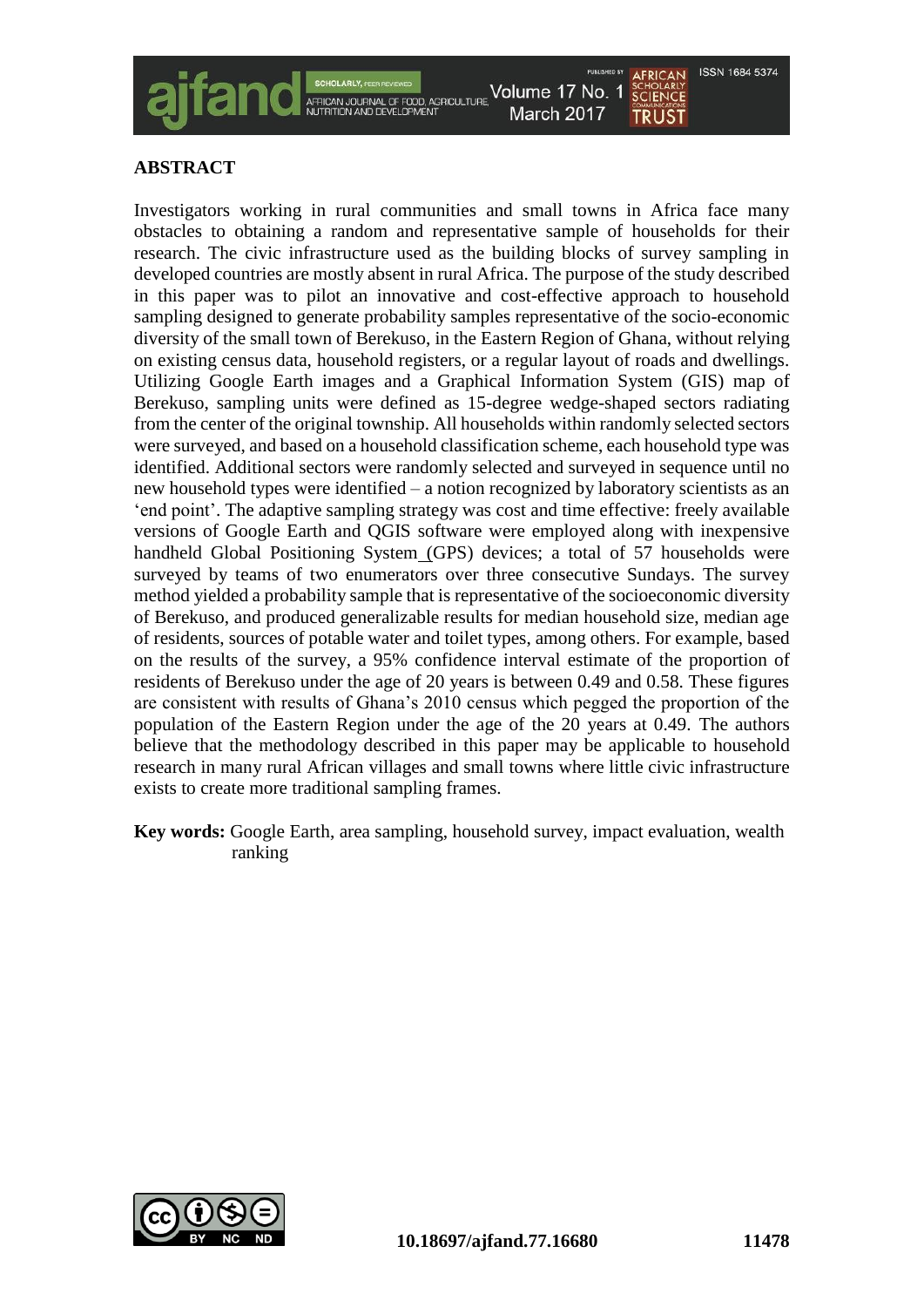# **INTRODUCTION**

Whether for planning purposes, impact evaluation or longitudinal studies, many forms of research require data at the household level. If the household data are to be analyzed using inferential statistical methods, then obtaining a random and representative sample of households is essential. Investigators working in rural communities and small towns in Africa face many obstacles to obtaining such a sample: census data are aggregated to the district level rather than the town level; sections of the population are undocumented and without birth certificates, voter registration, or social security identities; dwellings do not have identifiable codes, such as house numbers; and there is no grid or formal structure of roads and dwellings. Nearly all of the building blocks of survey sampling, as dictated by well-defined and rigorous survey research in developed nations, are absent in rural Africa.

Yet the need for representative population data is more acute in rural Africa than in most other places. Growth and development in Africa depend on understanding migration patterns, changing age distributions, and shifting trends in health, education, and employment. Blind to the dynamics of populations when data are lacking, development planning often takes place anyway. This dilemma exists at the regional and national levels, but especially at the local level. Bringing contemporary development to a rural community requires documentation of need, accurate planning, and valid protocols for evaluation; the entire process depends upon current and reliable data. For these reasons, survey sampling methodology that is both scientifically adequate and practical is more than a theoretical consideration; such methodology is a necessary tool to identify, direct and evaluate planned development in rural African communities.

The global community and international development organizations offer little to this predicament. For instance, the excellent *WHO Immunization Coverage Cluster Survey Reference Manual* (2005) [1], subsequent WHO technical support manuals for survey sampling, or comparable publications from the United Nations, typically rely on elements of a member state's civic infrastructure from which to create sampling frames. These methods, developed in academic centers of industrialized nations, usually depend on registries for voting, vital statistics, licensure of drivers and vehicles, enrollments in schools, labor unions and other social organizations, and other resource lists that are commonplace in developed nations. Such methods have evolved over the last half century to produce precise and efficient samples of large and complex populations [1-4]. Unfortunately, such civic infrastructures are not commonplace in Africa, and for rural African populations with local development needs, such sophisticated tools are nearly irrelevant as noted by Zarkovich [5] and subsequently by many observers.

This paper describes an innovative survey sampling method that was developed for a longitudinal household survey in the village of Berekuso, in Ghana's Eastern Region. The purpose of the longitudinal survey, called The Berekuso Impact Study, is to generate a time-series dataset for multidisciplinary research on the demographic and socioeconomic factors of change as Berekuso transitions from a rural agrarian settlement to an urban suburb of Greater Accra. The sampling method, joining a chorus of "adaptive" research methods world-wide, is drawn from the concept of "species-area graphs" and is

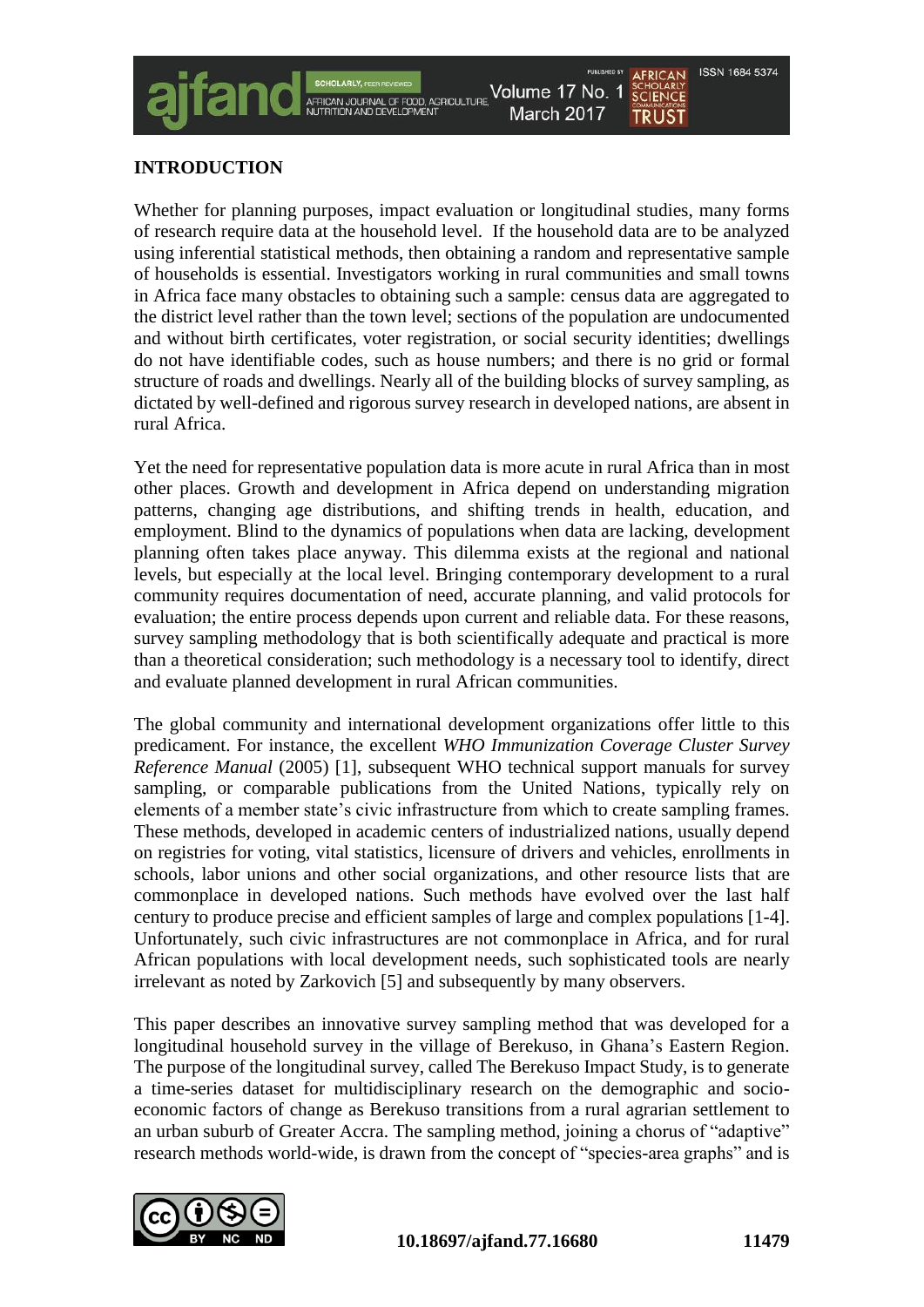an adaptation of quadrat or area sampling common in the field of ecology. The method is designed to generate independent probability samples representative of the socioeconomic diversity of the town. Sampling units are 15-degree wedge-shaped sectors that radiate from the center of the original township. All households within randomly selected sectors were surveyed, and based on a household classification system described in detail below, each household type was identified. Additional sectors were randomly selected and surveyed in sequence until no new household types were identified – a notion recognized by laboratory scientists as an 'end point'. The authors believe that this method may be applicable to household level research in many small African communities and rural locations with little civic infrastructure from which to create more traditional sampling frames. The application of Google Earth, GPS devices and QGIS software to obtain a random sample of households in Berekuso is described here to offer a "cookbook" methodological tool for others involved with African development at the community level.

# **METHODS**

# **Study Background**

The leadership of Ashesi University, the newest "resident" of Berekuso in the Eastern Region of Ghana, recognized that it was incumbent upon the institution to measure the impact of imposing a modern university onto a traditional, rural Ghanaian community. The need to monitor the university's impact on the place and people of Berekuso evolved into The Berekuso Impact Study and is part of the stewardship and mission of the university. The objective of the pilot study was to conceptualize and test a method of repeated independent random selection and surveying of households in Berekuso, a rural community undergoing rapid changes. In Berekuso, traditional sampling frames, such as registers, house numbers, and formal structures for roads and dwellings, do not exist. A secondary purpose was to field test a survey methodology that could be applied to similar situations elsewhere in Africa.

# **Study Site**

Berekuso is a traditional agricultural town of about 2,000 residents located in the coastal highlands 20 kilometers north of Accra, Ghana's capital city. The residential area of Berekuso is approximately 0.16 square kilometers, though farms, stool lands (meaning land ownership by extended traditional stewardship), and family land extend far beyond. Most families in Berekuso engage in small-scale farming of pineapple, maize, plantain, teak, cassava or vegetables. Other than agriculture, trade, small-scale manufacturing (cement blocks, iron works), and crafts (such as Kente weaving) are the traditional livelihoods of residents.

Ghana's 2000 census recorded the population of Berekuso at 1,391 residents [6]. However, much has changed in the past 16 years. A paved road was constructed through the town in the early 2000s in order to reroute traffic between Accra and the Eastern Region hub of Aburi during several years of re-construction on the Accra-Aburi highway. In 2011, Ashesi University, a private liberal arts college, opened a modern residential campus on the hill above the center of town, bringing with it over 500 student residents, daily commuters of faculty and staff, and new tenants. Although the road through

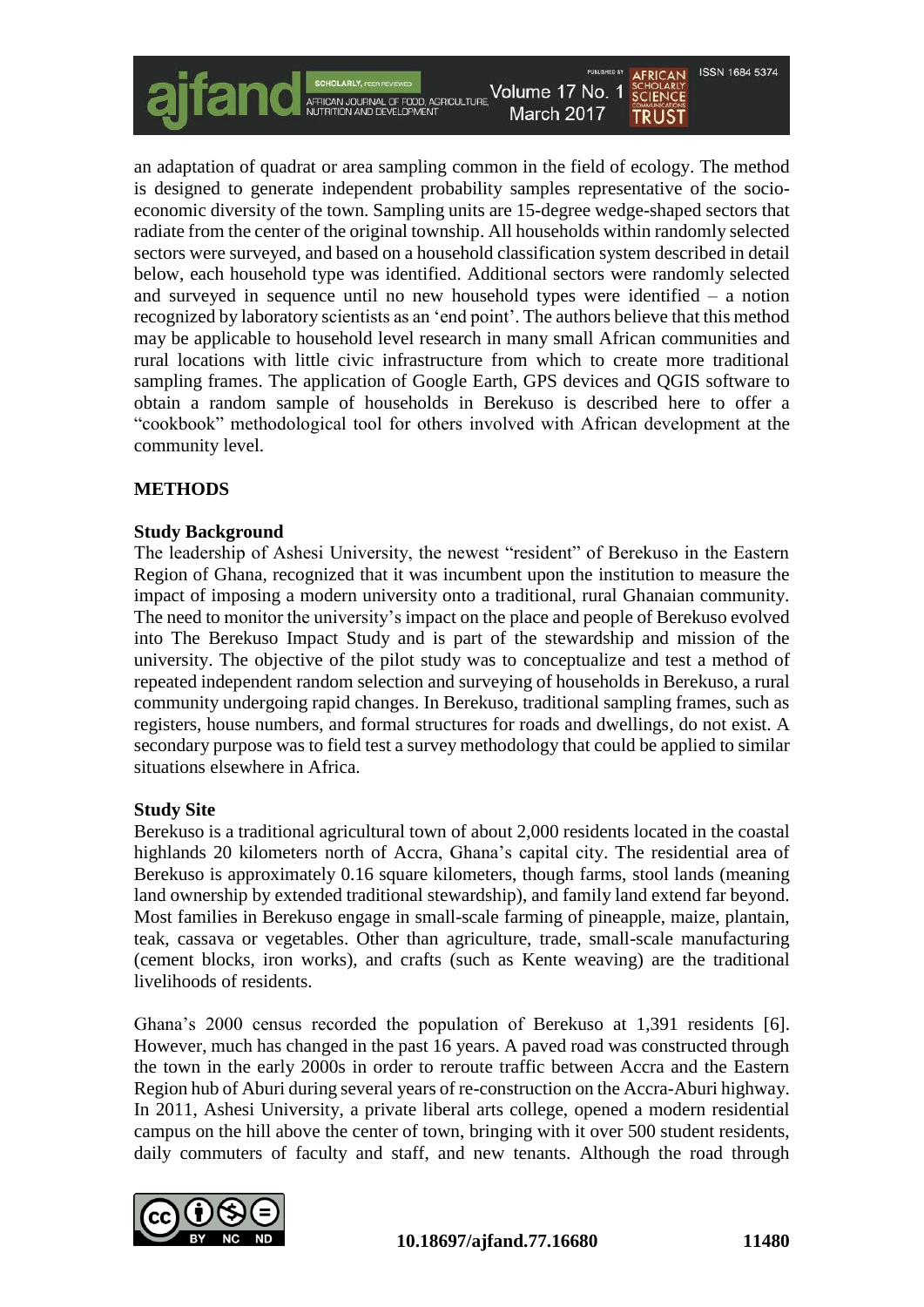**ISSN 1684 5374** Volume 17 No. 1 SCHOLARLY, PEER REVIEWED<br>AFRICAN JOURNAL OF FOOD, AGRICULTURE<br>NUTRITION AND DEVELOPMENT **SCHOLARLY** March 2017 **TRUST** 

Berekuso no longer carries much diverted Accra-to-Aburi traffic (in fact, most of the pavement has washed away), daily volume is likely to increase as development progresses. Real estate development in the area has accelerated as low housing prices attract workers from the capital, transforming the vicinity just south of Berekuso into a new suburb of Accra. In 1996, Berekuso was connected to the national electricity grid and in 2014 its small community health center upgraded to a sub-district level facility.

Berekuso inhabitants of Akan descent speak a dialect of Twi, but there are also significant numbers of Ga speakers, descendants of families who migrated from coastal areas during conflicts in the Ga Kingdom. Today, residents with Akan, Ga, and Ewe roots practice a combination of Christianity and traditional religion. Present-day Berekuso also has a mosque and a small number of Muslim inhabitants who are laborers with roots in Northern Ghana.

The broader Akwapem Ridge, the mountainous ridge around Berekuso, is sprinkled with many villages and small towns sharing similar demographic and agricultural roots. A central goal of the longitudinal study for which the methodology will be applied, is to examine over time an example of changing rural landscapes and rapid modernization. Recognizable patterns in the expansion and urbanization of Greater Accra gives urgency to the need for information and data to fully understand rapid changes in the "peri-urban zones" – areas undergoing rapid rural to urban transitions – of Ghana's capital city [7]. By collecting time-series data and comparing changes in Berekuso with one or more comparison towns in the Akwapem Ridge, it may be possible to identify patterns in positive and negative long-term impacts on people, families, livelihoods, and quality of life due to urbanization, infrastructure development, new or expanded social services such as schools and clinics, and in the case of Berekuso, a new tertiary institution relocating to the area.

The goals of The Berekuso Impact Study are: (1) to understand how the demographic and socio-economic level of residents of Berekuso are changing over time; (2) to see how the changes in Berekuso compare with one or more similar towns in the Akwapem South District; (3) to understand what changes, positive or negative, can be associated with Ashesi University's presence in Berekuso; and (4) to generate a rich time-series dataset for multidisciplinary research on factors of change for African communities transitioning from rural agrarian societies to urban suburbs of rapidly growing cities.

#### **Development of an Adaptive Household Sampling Methodology**

Two approaches to sampling often recommended for household surveys in developed and developing countries are stratified and systematic sampling. Possible subpopulations of interest for the Berekuso Impact Study are households at different socioeconomic levels and new versus long-term residents of the town. However, the civic infrastructure needed to create such strata is not readily available. Systematic sampling was similarly ruled out because there is no reliable register of residents and no grid or regular structure to the layout of dwellings, roads, and paths in Berekuso necessary to select households in a systematic fashion. As noted by Rozelle [8], data collection in rural areas within developing countries needs to deal with the problems of sample frames. According to Rozelle, such frames, if they exist at all, typically are inaccurate,

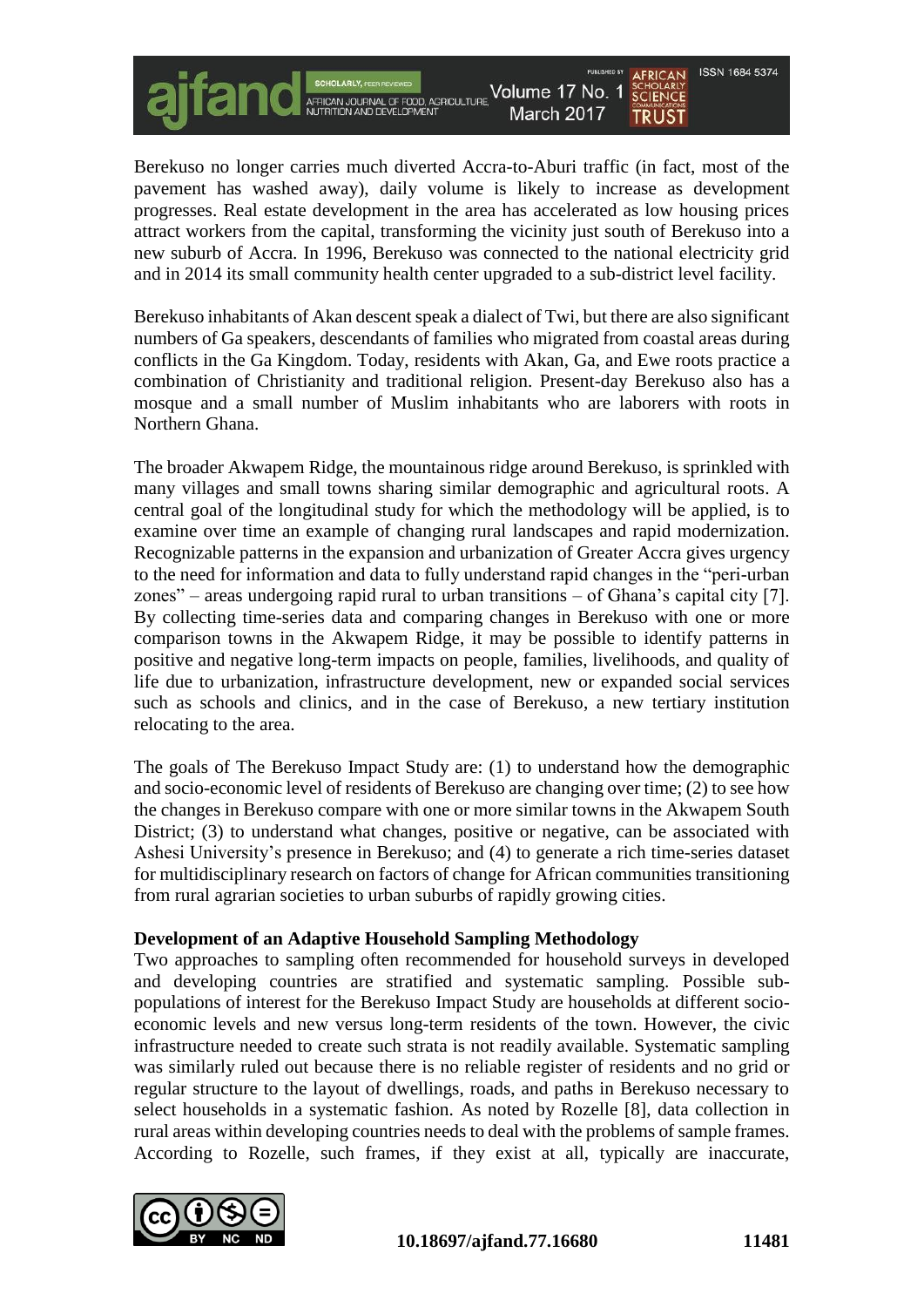incomplete, often have duplicate measures, are rarely current and are too expensive to maintain. In the absence of information necessary for stratified and systematic sampling based on traditional sampling frames, it was necessary to explore other methods.

SCHOLARLY, PEER REVIEWED<br>AFRICAN JOURNAL OF FOOD, AGRICULTURE<br>NUTRITION AND DEVELOPMENT

Volume 17 No. 1

March 2017

As noted by Casale *et al*. [9] regarding survey research methods in Africa, the research team needed to be innovative and adapt its methodology to realities in the field. The dilemma is not particularly new, however, and was clearly stated by Carrothers and Chambers [10]:

"In rural development and rural research, there is a tension between two approaches to understanding: that of the academic community, interested more in detail, precise observation and measurement and rigorous and respectable methodology and with a generally rather unhurried concern with knowledge for its own sake in the longer term (for example these papers, the original versions of which were written in 1979, emerged in published form only in 1981, in contrast to the need for valid information for practical purposes)." [10].

This was elaborated at the operational level by Casale *et al*. [9] in 2014:

"However, conducting health survey research in remote rural areas comes with its own set of unique hurdles. In effect, the on-the-ground reality of conducting field research can be challenging in all settings, particularly in resource-scarce areas of the developing world. However, working in isolated rural areas may be especially daunting, as a result of factors such as relative geographic isolation, limited services and distrust of outsiders. Unless addressed effectively, challenges that arise during the course of field research may threaten to delay and even jeopardize the overall success of data collection."

Transect sampling, a traditional field sampling technique in ecology, field biology and agriculture, has proved useful in some household surveys where address information is either not available or too expensive and time-consuming to obtain [11, 12]. The transect method, as applied to household surveys, randomly selects starting positions from a map and then all households are surveyed, or households are surveyed systematically, along a defined transect line. One drawback to this approach is that transect lines can overlap. Getis *et al*. [13], echoed by Morrison *et al*. [14], noted that the transect method could be subject to geographical bias when similar types of households are in proximity to one another.

An alternative approach used by researchers conducting a malaria indicator survey in Malawi employed Google Earth and GIS software to identify and enumerate all structures at the community level and randomly select a sample of households. This methodology was thoroughly described by Escamilla *et al.* [19] and by Haenssgen [20]. Although the method is cost effective because it takes advantage of freely available satellite image technology to generate a sampling frame, the approach depends on the timeliness of images on Google Earth. In a place that is experiencing rapid economic and



**ISSN 1684 5374** 

**SCHOLARLY**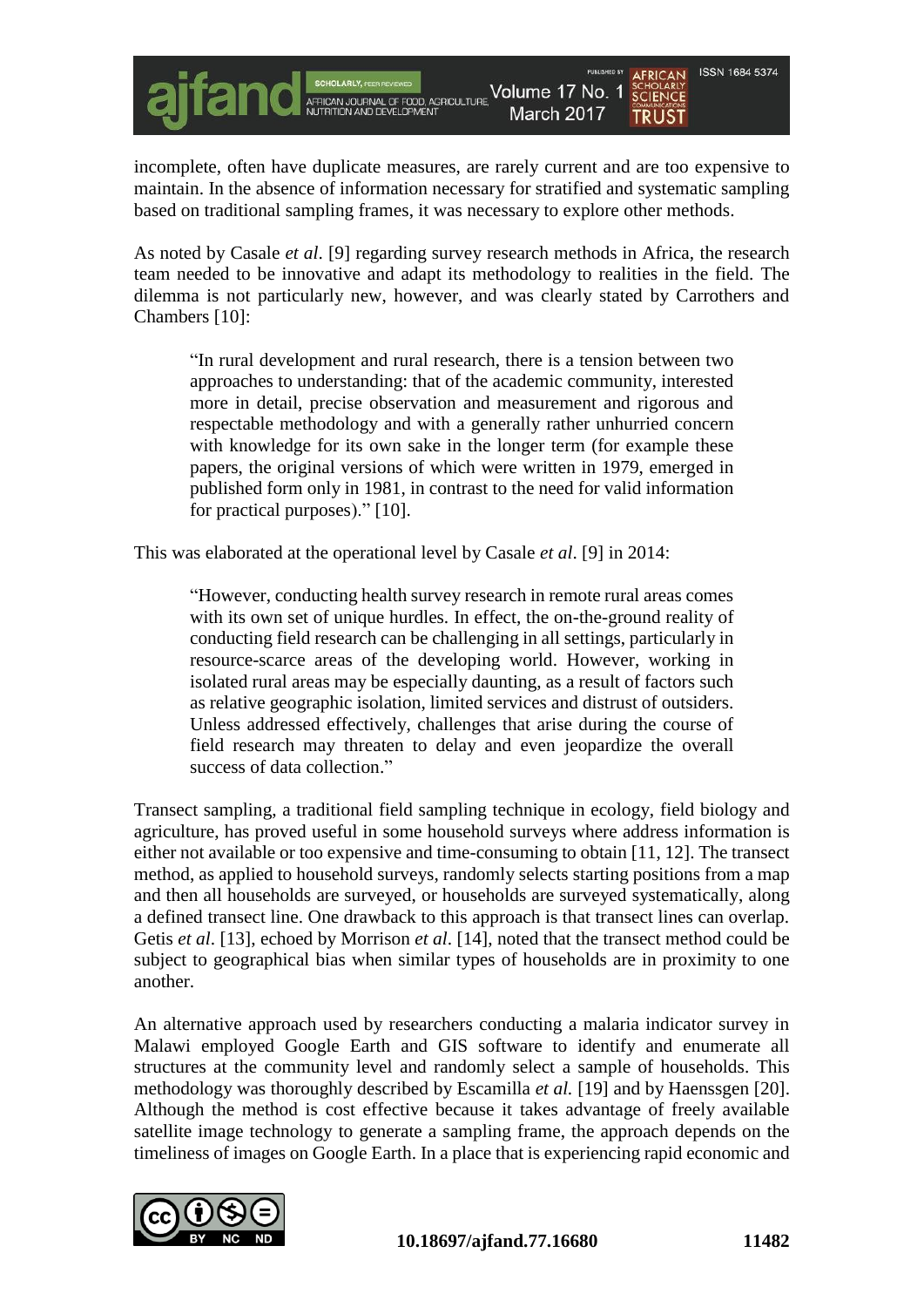demographic change, these images may be obsolete. A further challenge noted by Pearson *et al*. [21] in 2015 is the fact that business and other structures, such as sheds and latrines, cannot be distinguished from similar sized household structures visible in the satellite image. At the time of the Berekuso household survey, Google Earth images of the town were two years old, and many new structures were easily identified as missing.

Volume 17 No. 1

March 2017

SCHOLARLY, PEER REVIEWED<br>AFRICAN JOURNAL OF FOOD, AGRICULTURE<br>NUTRITION AND DEVELOPMENT

Further, as a strategy for repeated sampling over time, which is an essential element of community planning and evaluation, depending on current Google Earth images is problematic. It is unlikely that Google Earth, or an equivalent source, would provide uniformly spaced snapshots of a specific community over a five-to-ten-year time span. Time-series analyses rely on uniformly spaced observations for internally-valid studies such as the interrupted times series quasi-experimental designs that would be ideal for applications to specific communities in rural Africa.

The final approach – a modified form of area sampling and an adaptation from field studies in ecology – was chosen to meet the needs of the repeated cross-sectional, timeseries design of The Berekuso Impact Study and to overcome the challenges of sampling without dependence on the elements of civic infrastructure. Area sampling uses maps rather than lists to define the sampling frame but does not require individual dwellings to be identified prior to going into the field. Geographical units, called clusters, are delineated using a map, a random sample of clusters is obtained and every household in the cluster is surveyed by enumerators in the field.

#### **Study Method**

The target populations for the Berekuso Impact study are households and residents of Berekuso and households and residents of one or more comparison towns located in the South Akwapem Ridge area over a time span of five to ten years. Possible comparison towns for the longitudinal study are of similar or smaller population and area. However, for purposes of this methodology pilot, only households in Berekuso were included.

The goal was to adopt a household survey method that was valid, sufficiently rigorous to be reliable when repeated at regular intervals over a time span of five to ten years, and practical in terms of cost, including labor and time. A variant of the area sampling approach, in which clusters are operationally defined as 24 wedge-shaped radial sectors layered on top of a Google Earth image of Berekuso, was adapted for the study [Figure 1]. A small number of sectors were randomly selected and the household survey administered to each dwelling in the sector. Enumerators in the field used GPS devices to stay within the sector boundaries. It is important to note that this method is not equivalent to area or cluster sampling of large, complex, national or continental populations; its application is to a specific community in a limited space.

The concept of "species–area graphs" from the field of ecology was employed to determine how far to continue sampling sectors in sequence until an overall diversity in types of households was captured in the sample – an end point. The principal objective of any sampling strategy is to draw a representative sample that is as efficient as possible. In this project, it was realized that building materials and household types – sizes and



**ISSN 1684 5374** 

**SCHOLARLY**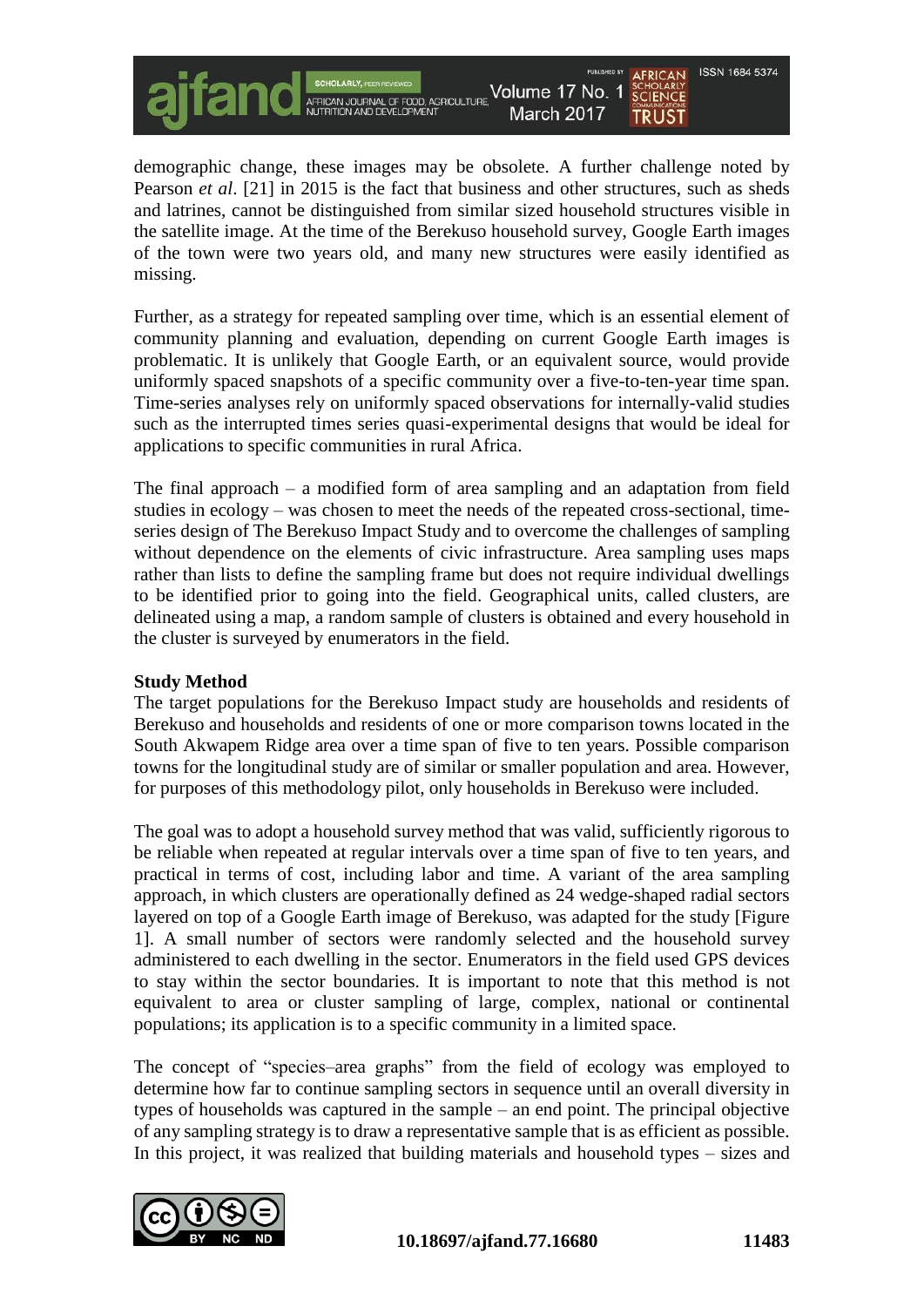

family living arrangements – offered a structural variable that not only defined Berekuso, but also reflected change and evidence of development. Identifying and classifying residential structures created an analogy to a biological species variable, used in ecology studies to determine abundance and diversity. The end point for sampling is defined as that point when measured diversity of the sample (cumulative number of unique "species") is not changed by surveying additional samples. Applying transects in the context of survey sampling was developed by Ghirotti [22] in 1985, based on previous work by Carothers and Chambers [10]. These methods were used in agricultural inventory studies in the central highlands, Sidamo and Shoa regions in Ethiopia, the Kafue flats of Zambia, the Quiché area of Guatemala, Owamboland of Namibia, the Boké district of Guinea and the Nouhao Valley of Burkina Faso.



**Figure 1: Sampling frame consisting of 24 wedge-shaped radial sectors layered on Google Earth image of Berekuso. Berekuso's main road and the relative density of structures are visible**

The sampling frame used for the pilot study consists of an aerial photo of Berekuso obtained from Google Earth with a Graphical Information System (GIS) map layered on top, showing the one main road through the town and the relative densities of structures in different parts of the town [Figure 1]. The Durbar Grounds, a small park in the center of Berekuso containing no dwellings, was identified as a convenient central point.

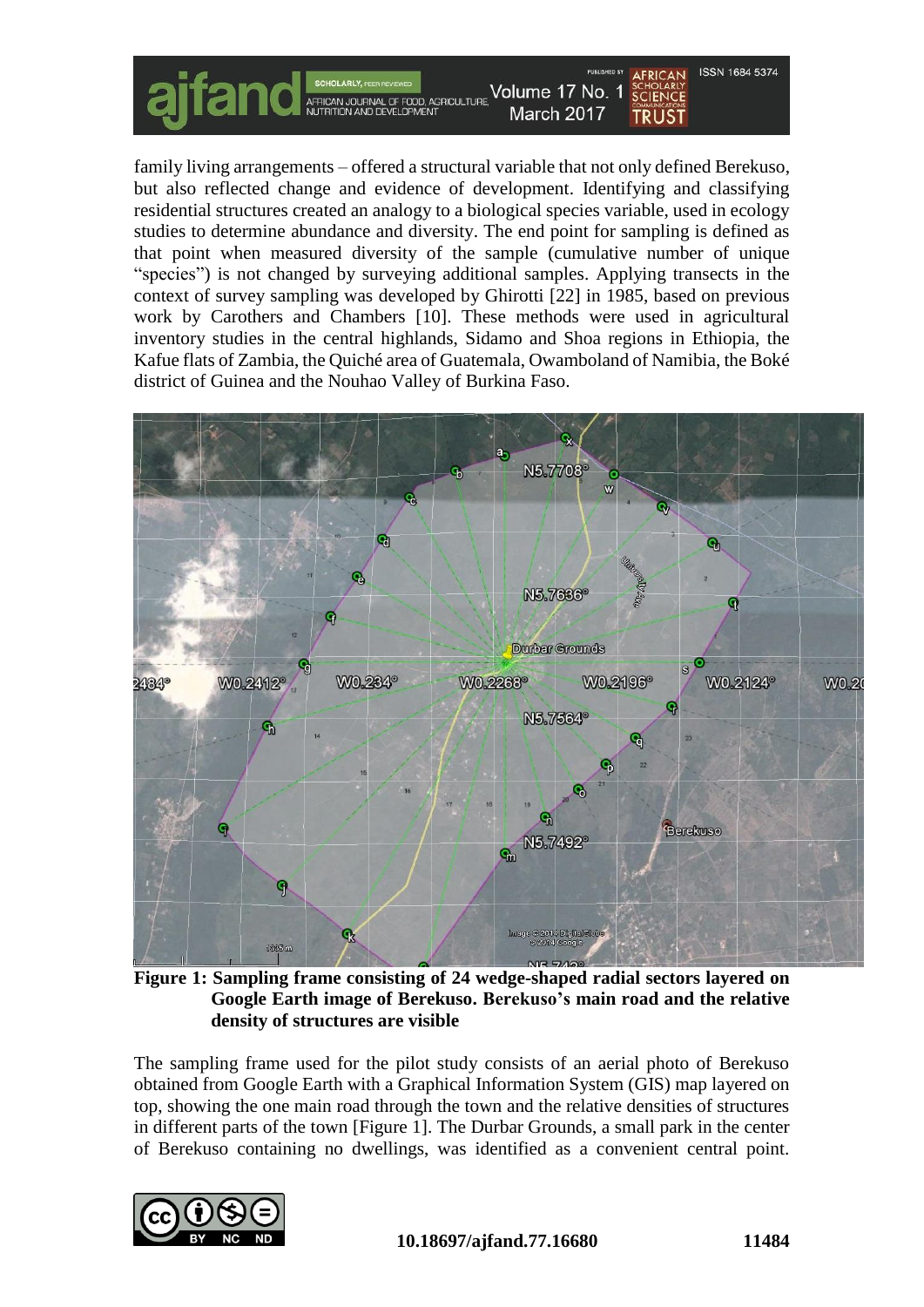Twenty-four fifteen-degree wedge-shaped sectors radiating from the central point were constructed using QGIS software, layered on top of the map, and numbered. The radial sectors capture household diversity (household income, long-term versus new residents) by radiating from the center of the original village along the natural transition from old family compounds to new homes. Individual sectors are too geographically narrow to encompass all of an extended family cluster. There is some risk that rare characteristics may not appear in a sample on a given year. Methodologically, the dilemma is that, within a small community, the intentional selection of small minorities could threaten the objectivity presumptions of the sample. It might be necessary to supplement survey data with qualitative studies, such as focus groups, to ensure that small, unique, subsets of the population are represented, but not included in statistical analyses for purposes of generalization.

SCHOLARLY, PEER REVIEWED<br>AFRICAN JOURNAL OF FOOD, AGRICULTURE<br>NUTRITION AND DEVELOPMENT

Volume 17 No. 1

March 2017

A series of random numbers from 1 to 24 was generated in Excel and every dwelling with its front entrance in the first three randomly selected sectors was surveyed. Handheld GPS devices loaded with the sector map were used by enumerators to stay within the boundaries of the selected sector. Each household was surveyed and its household type classified using a two-dimensional classification scheme [Figure 2]. The two-dimensional household classification scheme, by material type (mud on stick frame, mud with rendering, block without rendering, block with rendering, fully finished) and family type (single family, extended family, rental units, family + rental, extended family + rental) was created and tested for Berekuso, resulting in up to 30 possible household types. Prior to going into the field, the household classification system was tested and refined by a research team member with expertise in the field of building technology in Ghana. Research team members and enumerators were trained to accurately and objectively classify dwellings. Repeated surveys over time could add to this classification if new building materials or family type considerations emerge.

|                                                                           | Single | Multi/Exten- | Multiple            | Single Family | Multi/Extended  |              |
|---------------------------------------------------------------------------|--------|--------------|---------------------|---------------|-----------------|--------------|
|                                                                           | Family | ded Family   | <b>Rental Units</b> | $+$ Rental    | Family + Rental | <b>Total</b> |
| (A) Mud on Stick Frame                                                    |        |              |                     |               |                 |              |
| (B) Mud with Rendering                                                    |        |              |                     |               |                 | 14           |
| (C) Block w/out Rendering                                                 |        |              |                     |               |                 | 12           |
| (D) Block with Rendering                                                  |        |              |                     |               |                 | 25           |
| (E) Fully Finished                                                        |        |              |                     |               |                 |              |
| <b>Total</b>                                                              |        |              |                     |               |                 | 57           |
| $\mathbf{a}$<br>$\overline{\phantom{a}}$<br>$\bullet$ $\bullet$ $\bullet$ | .      | $\mathbf{r}$ | . .                 | .             |                 |              |

# **Berekuso Household Type Classification System**

**Figure 2: Number of households surveyed for each household type**

Dwelling typologies have been used successfully in many studies to rank the relative wealth of households [23]. According to Ghirotti [22], for households in sub-Saharan Africa, cash availability may influence the type and quality of the building materials, the number of rooms in the house, the possibility to subdivide space and the provision of accessories. In the context of rural Ghana and much of rural Africa, nuclear family dwellings are traditionally part of extended family compounds and this is still very much evident in the present layout of Berekuso. However, one of the visible ways current residents are seeking to benefit from recent growth and development in the area is by



**ISSN 1684 5374** 

**SCHOLARLY**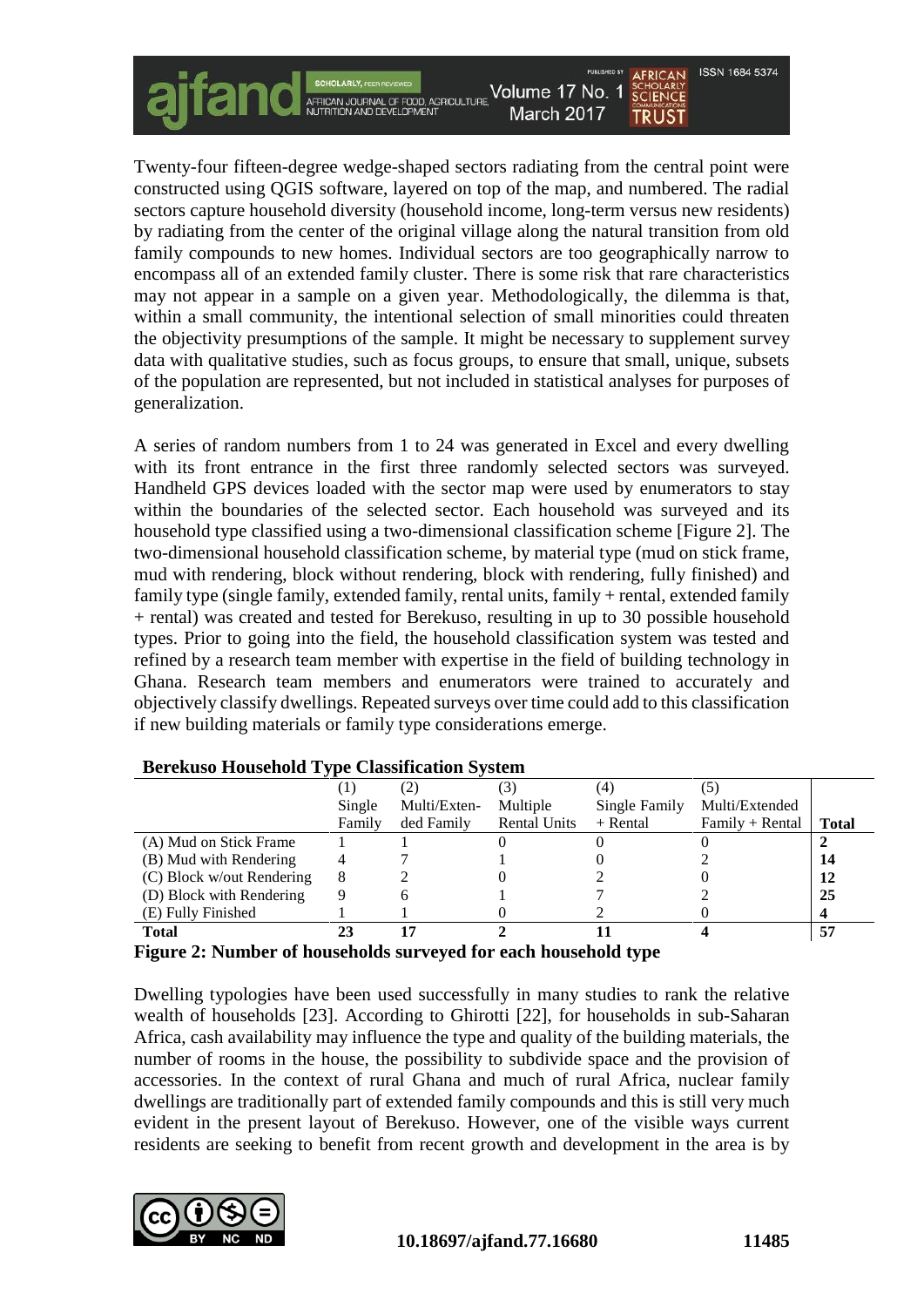**ISSN 1684 5374** Volume 17 No. 1 **SCHOLARLY** AFRICAN JOURNAL OF FOOD, AGRICULTURE March 2017 **TRUST** 

subdividing space or adding rooms and amenities to existing structures, such as plumbing and generators, for the purpose of generating rental income. Newcomers with access to capital have leased parcels of land in the outlying area previously used for farming, and have built dwellings both large and small.

After administering the household survey to all dwellings in a sector, a graph of the number of distinct household types as a function of the number of sectors surveyed was generated. This is analogous to using a species area graph in the field of ecology, often used to determine the minimum number of samples that should be taken as truly representative of a particular habitat [24-26]. In this sampling process, one cluster at a time is surveyed in the field. From data gathered from the first two or three clusters, the cumulative frequency curve of species type rises sharply, as each newly sampled cluster reveals one or more species not previously sampled. However, such a curve will eventually level off to an end point when sampling additional clusters reveals no new species. In the case of The Berekuso Impact Study, when the slope of the cumulative household type versus sector graph flattened out after the  $4<sup>th</sup>$  and  $5<sup>th</sup>$  sectors were surveyed (in other words no new household types were recorded) the sample was considered representative of household diversity in Berekuso [Figure 3]. This was determined to be the cluster selection end point when five of the wedge-shaped sectors were sampled, giving each household a probability of 5/24 or 20.8% chance of being included in the survey. A total 17 types of households were observed among 57 total households surveyed.

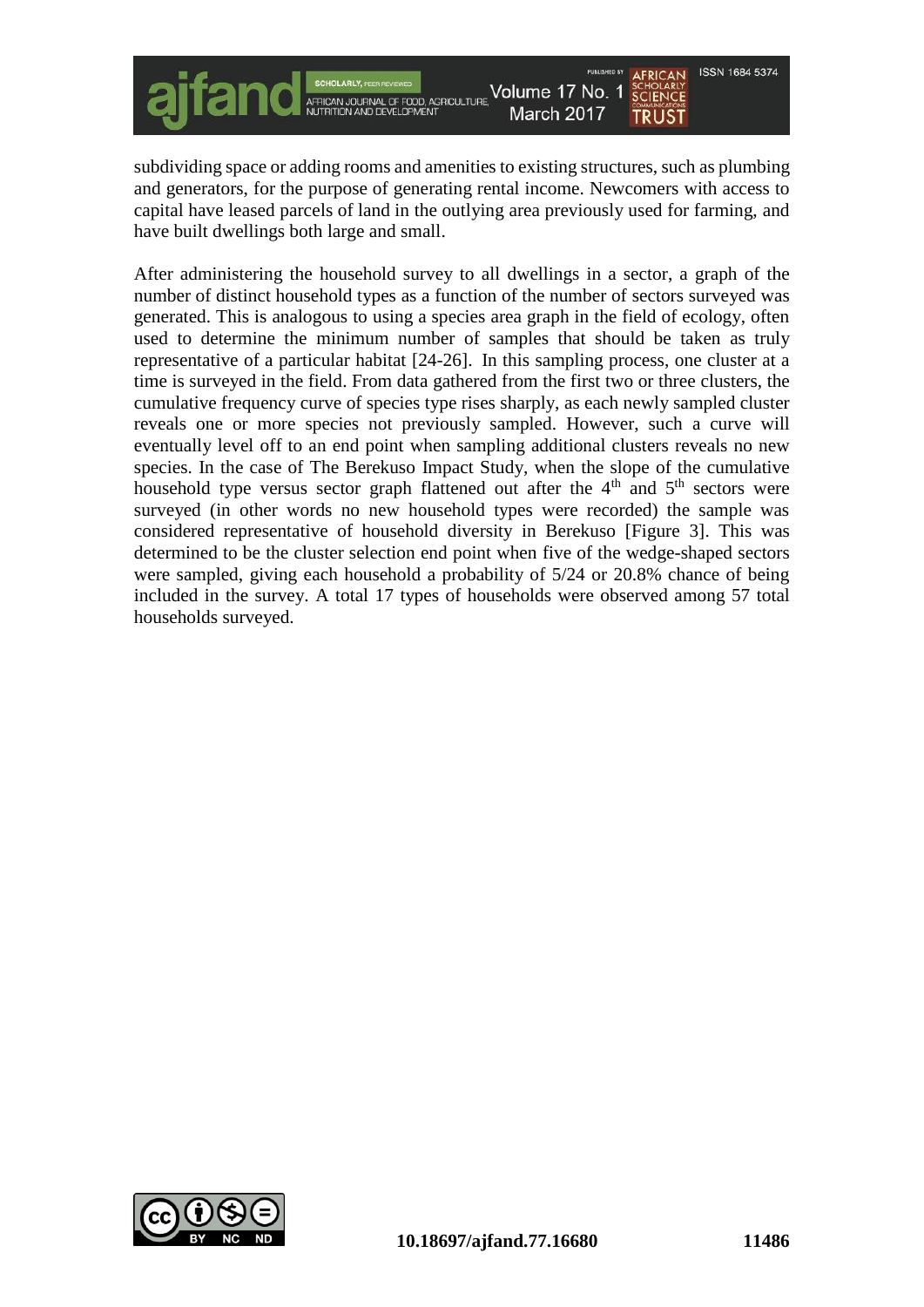

# **Cumulative Households and Types by Sector**



**Figure 3: Cumulative households and cumulative household types by sector**

# **Method Justification**

The importance of the end point in the cluster selection is not just to avoid the costs associated with additional field work and data collection but also because the process is to be repeated over time. With repeated surveys over several years, the study could risk "response burden," as described by Creel *et al*. [27] , associated with individual respondents recalling their responses to previous survey interviews and conditioning their responses to what they might recall, or think they remember, from previous interviews. This threat is also called "testing/re-testing" by many social scientists [28]. In other words, The Berekuso Impact Study sought equally representative samples, over time, from a small community, that would avoid response burden threats as much as possible. Avoiding oversampling in small communities is one way to avoid response burden. Sampling efficiency was defined, for the purpose of this study, as the minimal number of selected clusters necessary to fully represent the household diversity of the population as represented by the classification of dwelling types.

It was also realized that insights about Berekuso's evolution based on dwelling conditions can be considered a proxy indicator for household income and economic and social status. Changes in family living arrangements, from embracing traditional extended family compounds to favoring newer single-family dwellings, are expected to be an important indicator of change in Berekuso. Measures of social diversity are needed

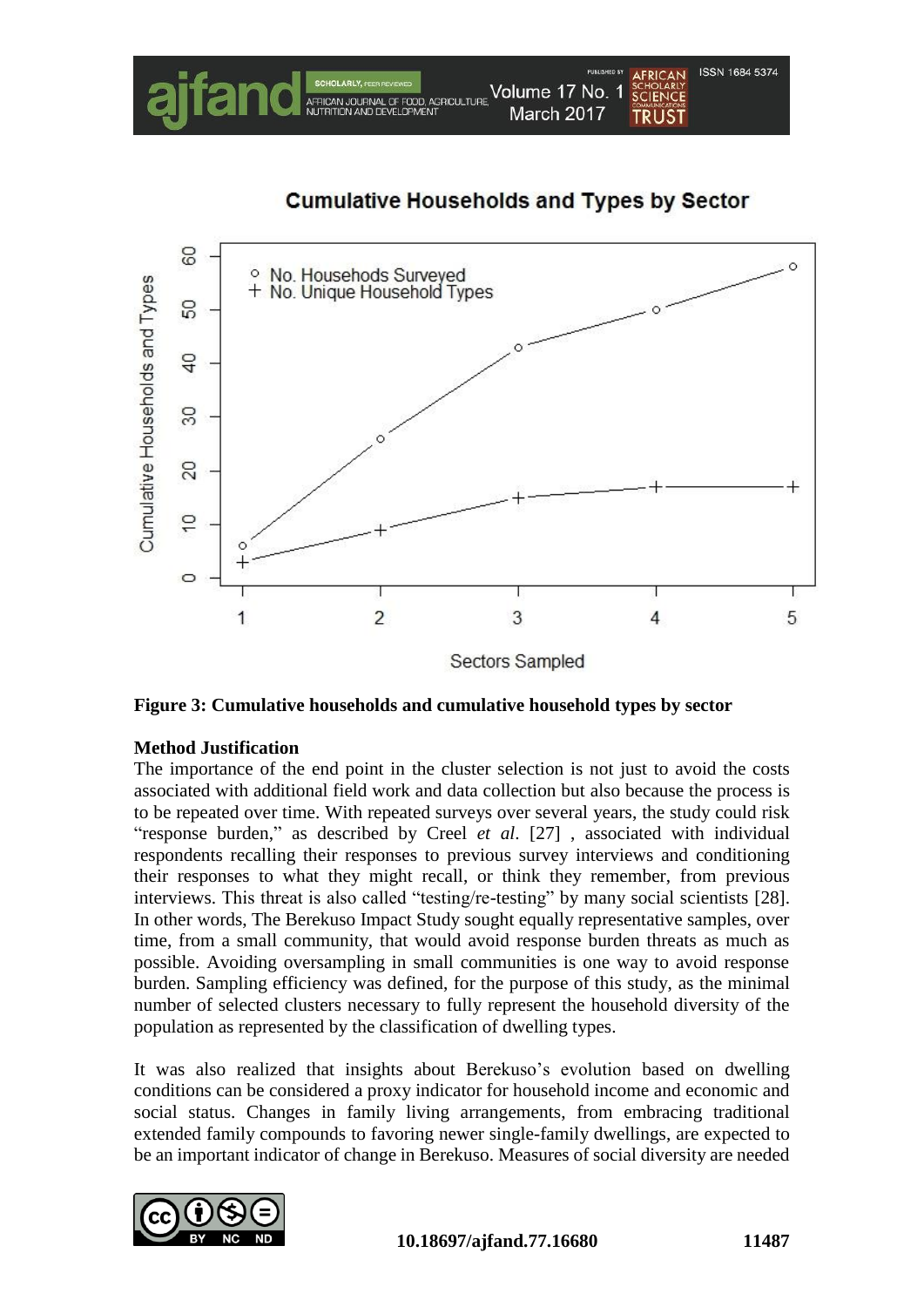to understand transformations taking place as a result of the rural-to-suburban transition and changes associated with new economic opportunities. The Berekuso Impact Study will need to monitor a shift from agriculture to other livelihoods, increased family income, wage-earning roles of multiple family members, and many other factors, in order to understand the evolutionary social dynamics of Berekuso.

AFRICAN JOURNAL OF FOOD, AGRICULTURE<br>NUTRITION AND DEVELOPMENT

Volume 17 No. 1

March 2017

Finally, the process of sampling and surveying proved efficient in terms of time, human resources, and cost. Generating the sampling frame using Google Earth and QGIS took about two weeks as the process and software were new to the investigators. Another couple of weeks were spent testing the Garmine Navigation Etrex 30 GPS devices in the field and training enumerators**.** Each sector took teams of two trained enumerators between two and four hours to survey, depending on the density of households. The entire data collection process took place over three Sundays, plus one weekday needed to return to the small number of dwellings where residents were originally not at home. The basic versions of Google Earth and QGIS software used in the study are freely available**.**

# **RESULTS**

The following observations are based on household data collected during this pilot study. The purpose of the present project was to field test the sampling methodology with a modest data collection instrument. Future data collection will include substantially more variables and more complex constructions, such as knowledge and beliefs about health, nutrition, economic options and opportunities, social or political perspectives, personal finances, education and technical training interests, and more. The following analyses demonstrate that generalizable findings from this methodology can be achieved.



#### Age Distribution of Residents of Berekuso

**Figure 4: Household survey age distribution**

The 95% confidence interval estimate of the proportion of residents of Berekuso who are less than 20 years of age was between 0.49 and 0.58 [Figure 4]. These figures are



**ISSN 1684 5374** 

**SCHOLARLY**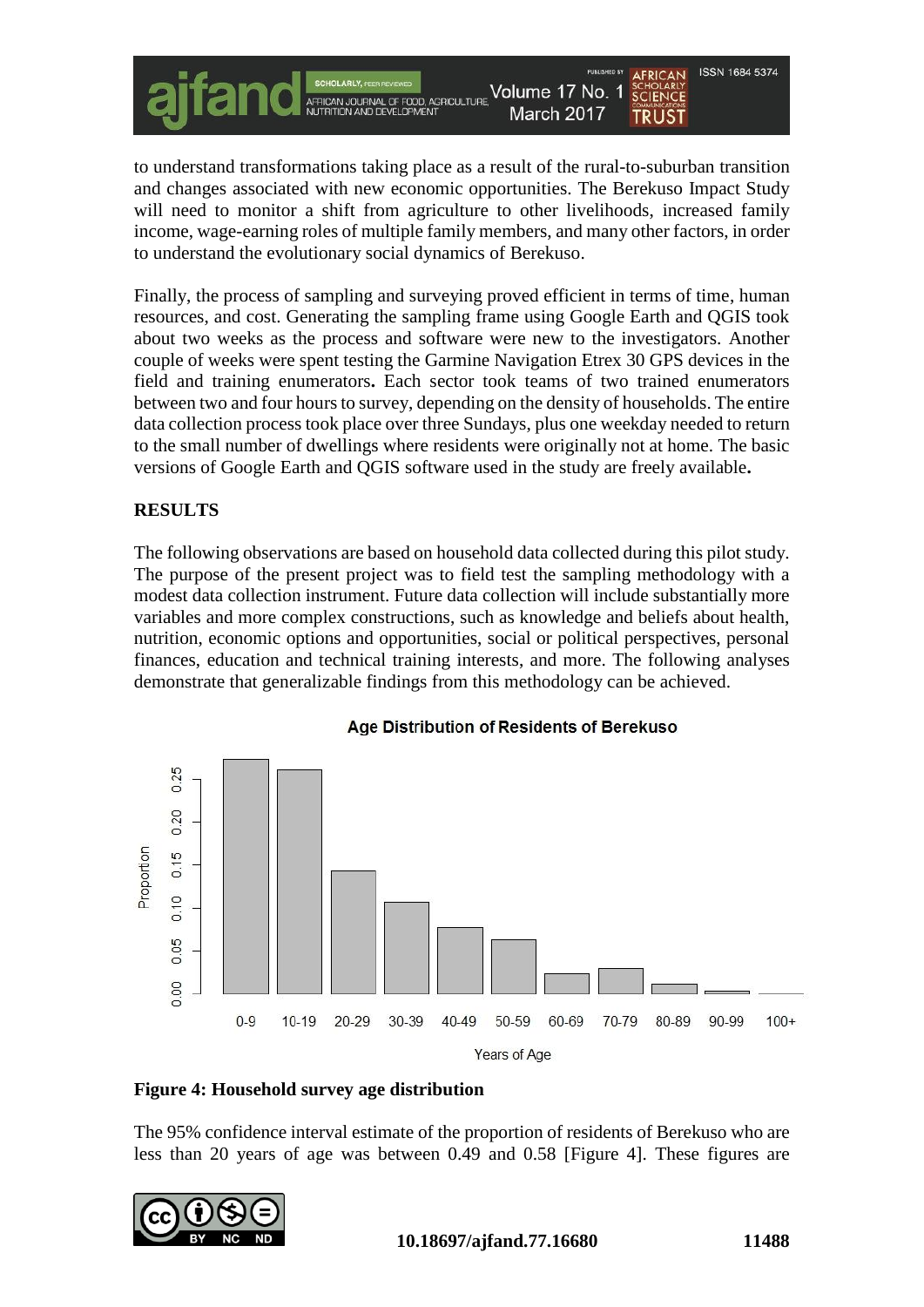

consistent with results of Ghana's 2010 census which pegged the proportion of the population of the Eastern Region under the age of the 20 years at 0.49 [6].



Number of Residents per Household

# **Figure 5: Household size**

The sample median number of residents per household [Figure 5] was 8 people, with the middle 50% of households having between 6 and 16 residents. A 95% confidence interval gave an estimate for the median number of residents per household in Berekuso between 7 and 12 individuals. The average (mean) household population for the Eastern Region reported in the 2010 census is 6.1 [6].

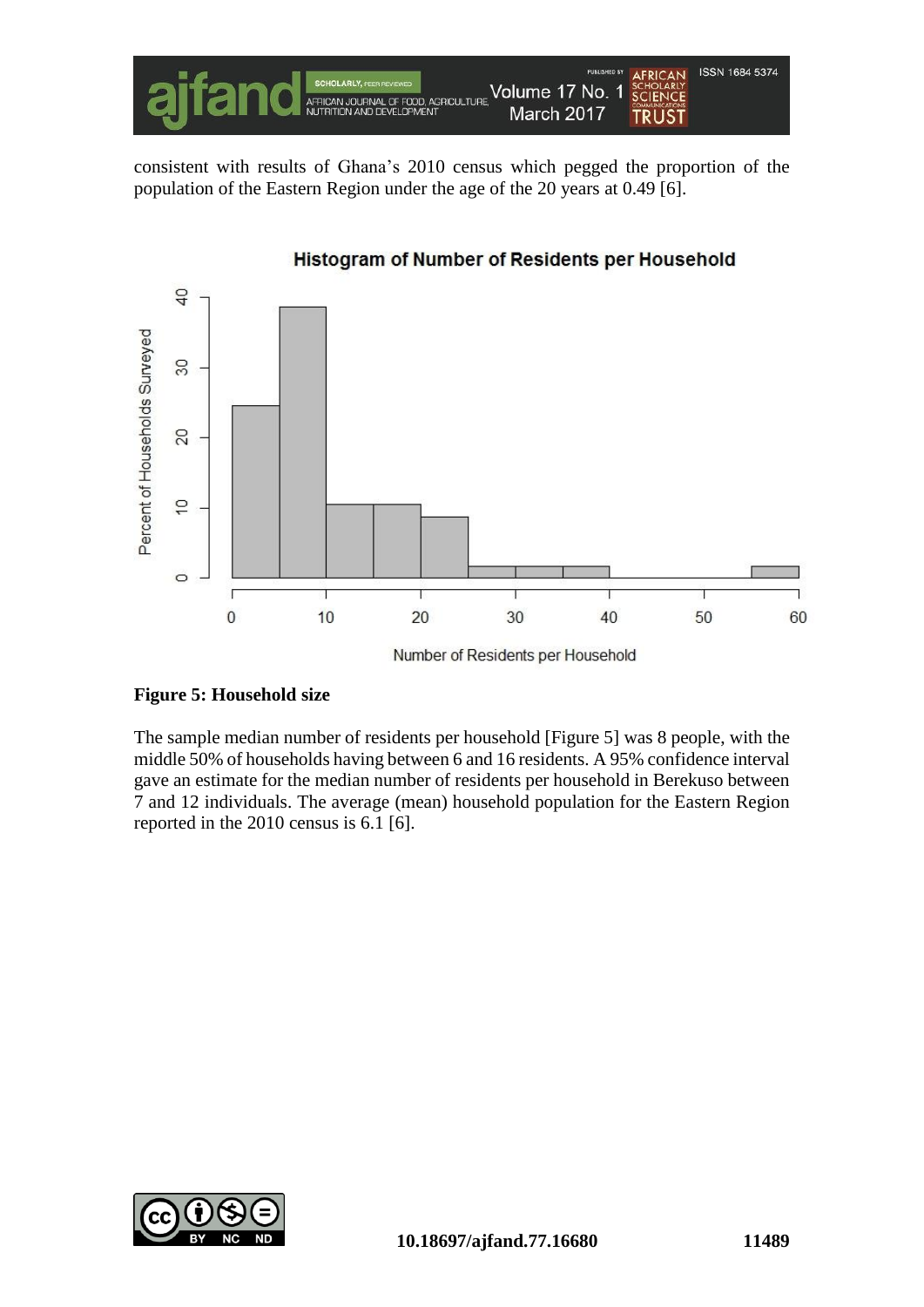

# **Figure 6: Toilet facilities used in Berekuso**

The most common toilet facility used by households in Berekuso was the public KVIP (Kumasi Ventilated Improved Pit) [Figure 6]. The sample proportion of households in Berekuso who use the community KVIP as their primary toilet was 0.53. The 95% confidence interval estimate of the proportion of households using the community KVIP was between 0.39 and 0.66 households.







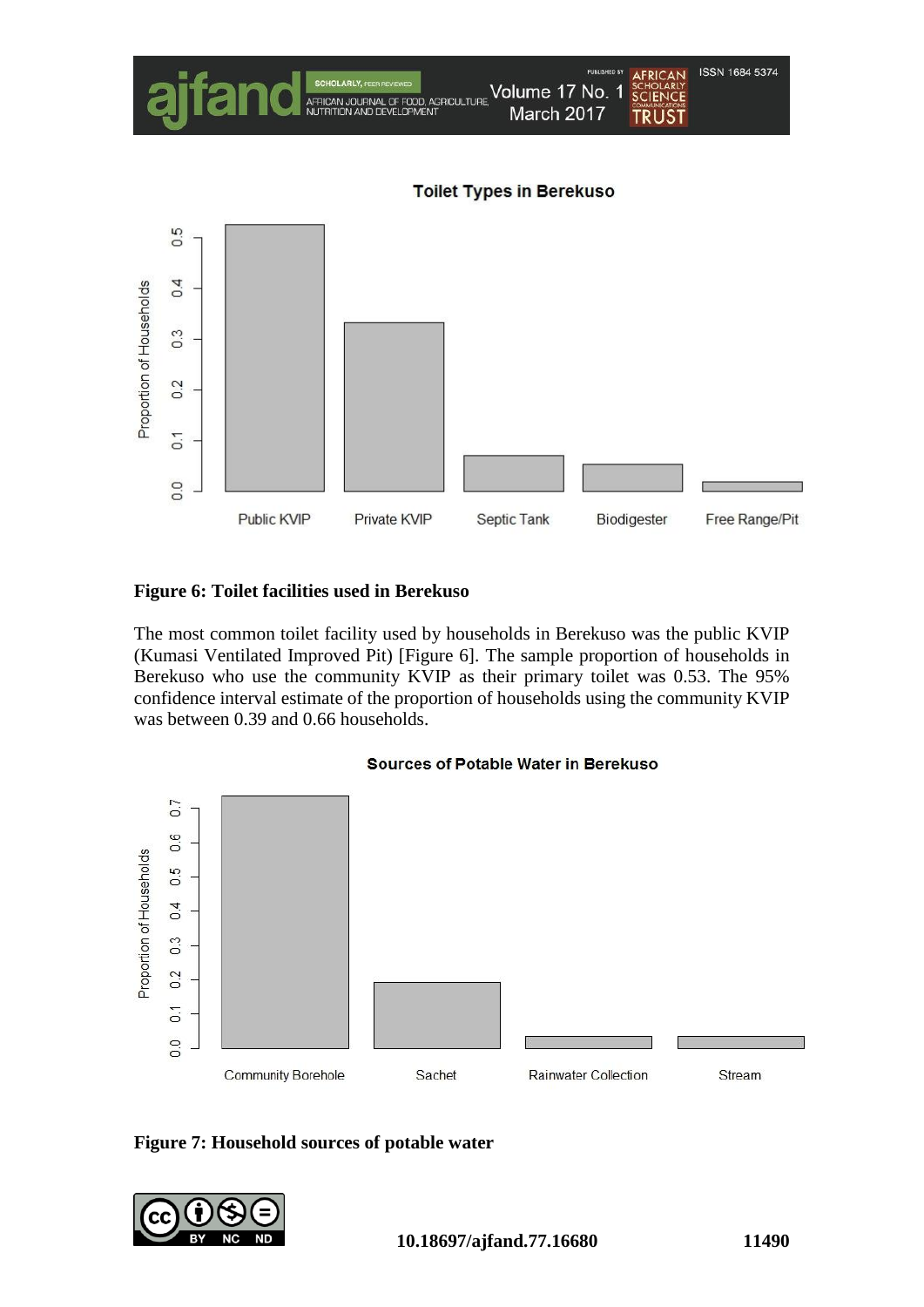

At the time the survey was conducted there were three community borehole sites in Berekuso and these were the primary source of potable water for residents. The sample proportion of households who use a community borehole as their primary source of potable water was 0.74 [Figure 7]. A 95% confidence interval estimate of the proportion of households using the community borehole as their primary source of potable water was between 0.60 and 0.84 households.

# **DISCUSSION**

The sampling and data collection methods employed in the pilot study appear to meet long-term goals of The Berekuso Impact Study. The adaptive sampling strategy was costand-time-effective. The probability sample of 57 households in Berekuso was surveyed over three Sundays plus one additional weekday. Enumerators working in pairs took approximately 16 hours to collect the survey data. The images and software required for generating the sampling frame are freely available online, though the Google Earth and QGIS software took some time to learn.

The innovation of applying a household classification system to the concept of "species– area graphs" from ecology yielded a probability sample that is representative of the overall diversity of types of households in Berekuso. Importantly, the authors believe that the household classification system, which takes into account materials used in the construction and maintenance of dwellings and the type of family compound, offers a reasonable proxy for diversity of household income and traditional versus contemporary living arrangements in Berekuso.

The research team intends to deploy the sampling methodology described in this paper at regular intervals in Berekuso and one or more comparison towns over a five-to-tenyear period to meet the goal of establishing a longitudinal and multidisciplinary database. A repeated cross-sectional design was selected over a panel design for two primary reasons. First, Berekuso is experiencing rapid migration: middle-class families are arriving due to low cost housing and new roads that connect the area to Accra; Ashesi University has brought jobs to Berekuso and construction workers, security officers, janitorial and catering staff have taken up residence in and around the town; and Ghanaian elites are beginning to develop parcels of land on the scenic hillsides. At the same time, many young people leave the town every year for further education or job opportunities elsewhere. A randomly selected panel of households for a longitudinal study would quickly become unrepresentative due to the constant flow of families, workers and young people moving in and out of Berekuso. Second, it was felt that the issue of panel conditioning (respondent burden or testing/re-testing threats), when respondents recall questions and responses from earlier waves of the study, could affect the objectivity, reliability and validity of data over several waves of interviews. Therefore, a cross-sectional quasi-experimental design that gives regular "snapshots" of the demographic and socio-economic level of residents of Berekuso, and one or more comparison towns, appears better suited than a panel design to the Berekuso Impact Study's long-term objectives.

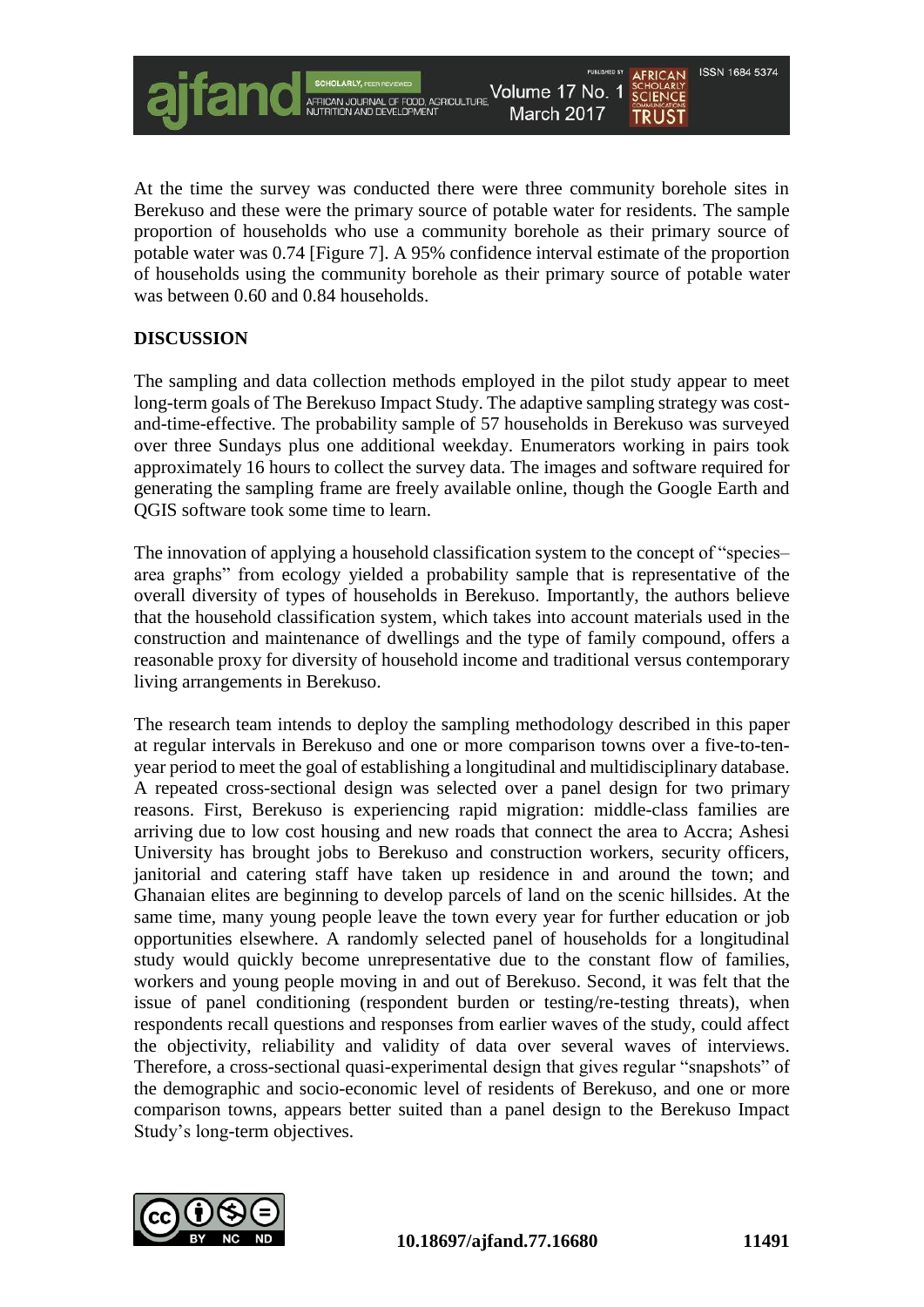The field experiences that have been discussed here required a modest commitment of time and labor. By drawing from volunteer faculty members and students of Ashesi University's Research Club, there was no need for a personnel budget, but even if that were not the case, costs would have been very limited compared to a typically-financed, formal survey based on methodological guidelines that would reflect the state of the art in a highly developed nation with long traditions of civic infrastructure. But there were other issues, common to all field research, which also had to be addressed. As noted by Casale *et al*. [9]:

SCHOLARLY, PEER REVIEWED<br>AFRICAN JOURNAL OF FOOD, AGRICULTURE<br>NUTRITION AND DEVELOPMENT

Volume 17 No. 1

March 2017

"No matter the extent of scientific rigor, consultation and planning, unexpected obstacles will inevitably emerge during field research, and these will require adaptive strategies to be overcome. In particular, conducting survey research in remote rural areas of the developing world may pose unique challenges that require appropriate context-relevant responses. Unfortunately, text books and the current body of scientific papers do little to equip researchers for the experience that awaits them."

The "context-relevant" responses in this project included research design and technology, but also the softer side of research with human populations that is too often conducted with an arrogance defined by the researchers' or official agency's need for information. The goal of repeating the data collection process over a number of years would stumble and fail if the team did not proceed with concern for the privacy and traditions of Berekuso's population.

Before taking to the field, the team made certain to discuss the effort with Berekuso's traditional leaders. A qualitative focus group study of the perceived needs of Berekuso residents was conducted and distributed, and members of the enumeration team were oriented to the task of remaining rigorous and objective, yet respectful of the community. It was important to acknowledge that, just as imposing Ashesi University onto the Berekuso community, the solicitation of interviews within a sample of people's homes was invasive and foreign to the experiences of most respondents.

# **CONCLUSION**

This pilot study demonstrates that it is both possible and advisable, when considering research methods and technologies in Africa, particularly in rural areas, to extend thinking beyond conventional social science, public policy, and methodological standards or habits in order to collect badly needed data for practical purposes with severe economic constraints. By shifting away from traditional fixed sampling frames, permanent random number assignments to individuals, and dependence on civic infrastructures that are routine in well-developed nations, to methods common to field ecology, biology and agriculture, useful research regarding human communities was accomplished. This should not be considered a radical approach; applied statistics and sampling methods all are pedigreed to academic agriculture and botany in the mid- $20<sup>th</sup>$ Century. Others have called for innovation and adaptive, interdisciplinary perspectives, as seen in the work of Fortrell and Byass [29] and Shannon *et al*. [30]. There are many models from a wide range of fields that could, and should, inform researchers'



**ISSN 1684 5374** 

**SCHOLARLY**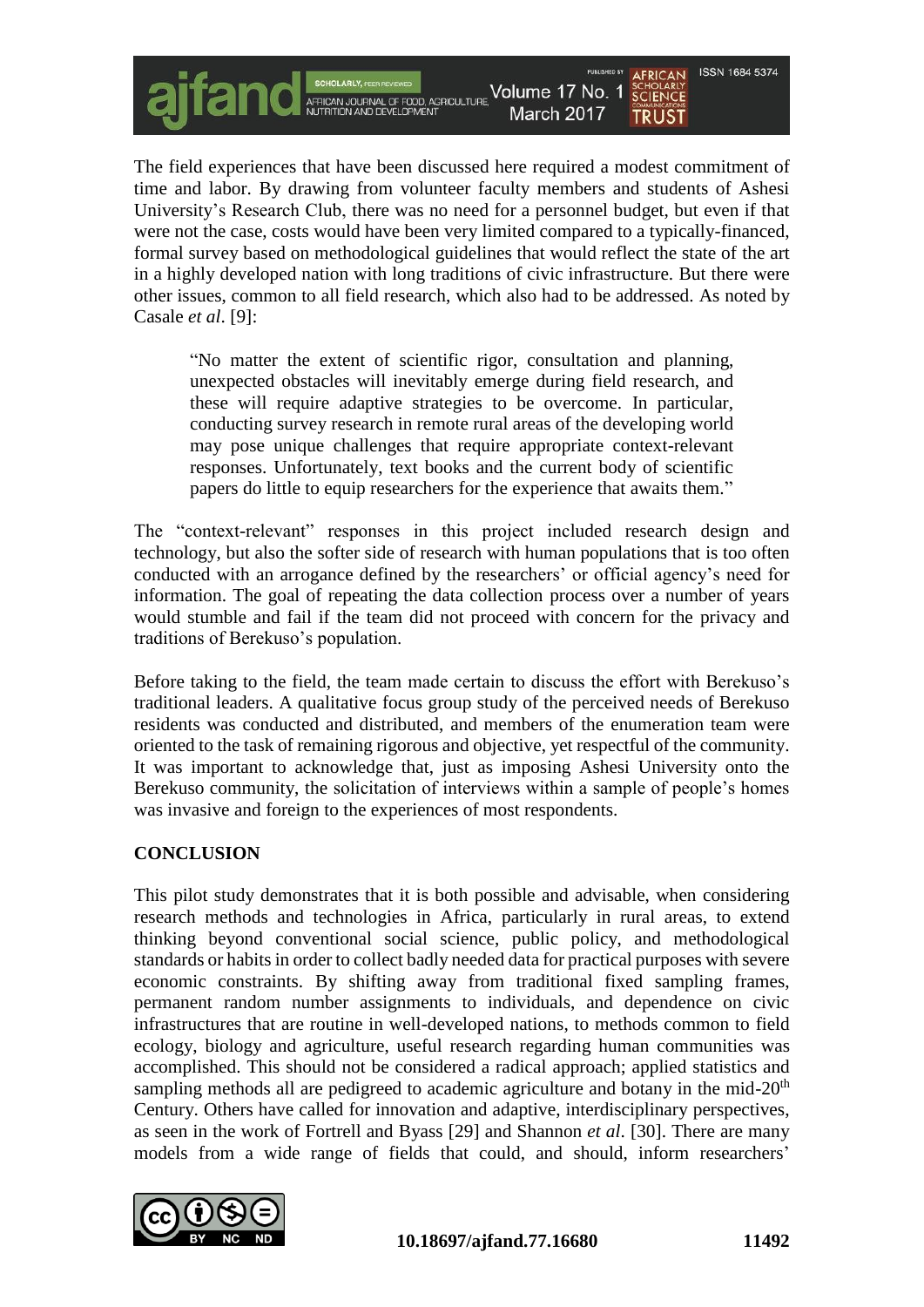methodologies with human populations, such as the work of Alhaji and Babalobi [31], Wampler *et al*. [32], Pearson *et al*. [21] or LaCon *et al*. [33]. In a sense, in order to "get the job done" without blind adherence to research methodological dogma of the global community's expectations, it is believed that this pilot study shows that good science, in the public interest, need not be avoided with the excuse of minimal resources. This project produced transparent methodology, replicability, and timely and efficient execution. Field training and supervision produced objective and verifiable data. Is this not the goal of innovative and adaptive, interdisciplinary attention to pressing needs throughout Africa and other developing regions of the world?

Volume 17 No. 1

March 2017

SCHOLARLY, PEER REVIEWED<br>AFRICAN JOURNAL OF FOOD, AGRICULTURE<br>NUTRITION AND DEVELOPMENT

It is the intention of The Berekuso Impact Study to replicate this work, over time, to produce a useful and valid time-series database for planning and evaluation in Berekuso. By publishing the outputs of this research, it is hoped, that other researchers will try this methodology in the field, throughout Africa, and begin to produce data for planning and evaluation that will contribute to economic and social development without taxing local resources that are needed for immediate purposes such as food security, potable water availability, sanitation, public education, decent housing, and health care. Research methods should exhibit the same fervor for adaptability and innovation as all other disciplines, looking for what is right and adequate in particular places and communities today. This view is consistent with the ethos and mission of Ashesi University which motivated The Berekuso Impact Study: to educate Africans to develop innovative solutions to Africa's problems, and to lead by example.

#### **Human Subjects Protection**

The household survey instrument and sampling methods were reviewed by the Ashesi University's Human Subjects Review Committee before any data collection was initiated. The approval process included obtaining informed consent (verbal consent) from the head of household prior to the household's participation in the survey. The approved informed consent included the ability of any respondent to elect to participate in full, or in part, as an individual decision.

#### **Acknowledgments**

Authors would like to acknowledge the contributions and assistance with data collection of Ashesi University colleagues Charlie Jackson, Stephen Armah, Joseph Oduro-Frimpong, and Edward Opoku.



**ISSN 1684 5374** 

**SCIENCE**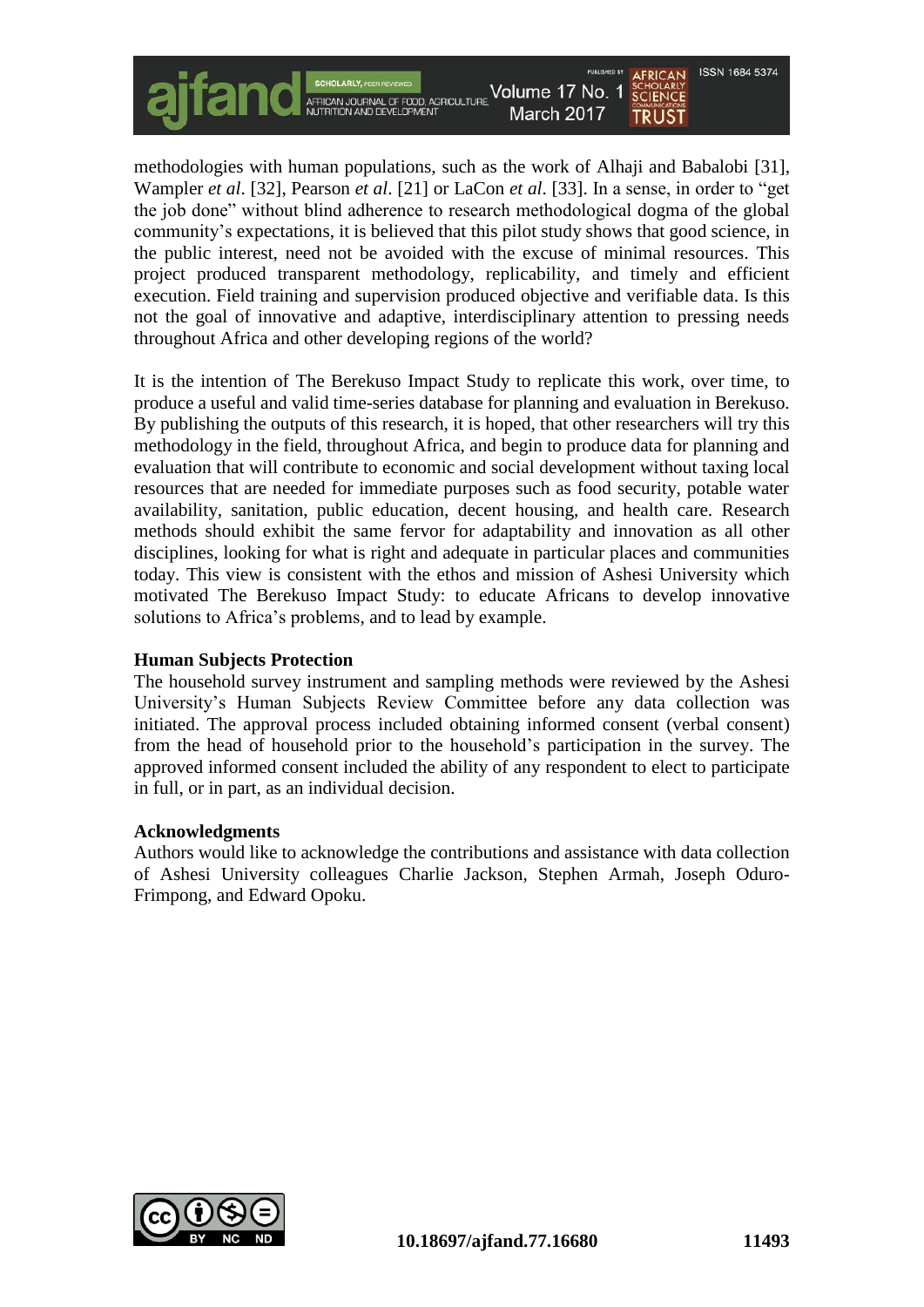#### **REFERENCES**

- **1. World Health Organization.** Immunization Coverage Cluster Survey: Reference Manual. 2005. WHO/IVB/04.23.
- **2. Kish L** Sampling Methods for Agricultural Surveys. FAO Statistical Development Series 3, FAO, Rome. 1989.
- **3. United Nations.** Household Sample Surveys in Developing and Transition Countries. Studies in Methods, Series E, No. 96. New York: United Nations, Statistics Division, Department of Economic and Social Affairs, 2005.
- **4. Levy PS and S Lemeshow** Sampling of Populations: Methods and Applications. Hoboken, NJ, John Wiley & Sons, Inc., 2013.
- **5. Zarkovich SS** Some Problems of Sampling Work in Underdeveloped Countries. **In**: Bulmer M and DP Warwick (Eds). Social Research in Developing Countries: Surveys and Censuses in the Third World. London: UCL Press, 1993; **3**: 103- 110.
- **6. Ghana Statistical Service.** 2010 Population and Housing Census: Summary Report of Final Results, 2012. http://www.statsghana.gov.gh/docfiles/2010phc/Census2010\_Summary\_report of final results.pdf. Retrieved June 8, 2016.
- **7. Petra DP and CY Oduro** Patterns of Population Growth in Peri-Urban Accra, Ghana. *International Journal of Urban and Regional Research*. 2012; **36**(**6**): 1306-1325. doi: 10.1111/j.1468-2427.2011.01075.x.
- **8. Rozelle S** Rural Household Data Collection in Developing Countries: Designing Instruments and Methods for Collecting Farm Production Data. Working Papers in Agricultural Economics, Cornell University, Department of Applied Economics and Management, 1991.
- **9.** Casale M. Lane T. Sello L. Kuo C and L Cluver Conducting Health Survey Research in a Deep Rural South African Community: Challenges and Adaptive Strategies. *Health Research Policy and Systems.* 2013; **11**: 14. Retrieved June 9, 2016 doi: 10 1 186/1478-4505-11-14.
- **10. Carothers I and R Chambers** Rapid Appraisal for Rural Development. *Agricultural Administration.* 1981; **8**: 407-422*.*
- **11. Ma L, Stein ML, Wang M, Shelton AO, Pfister CA and KJ Wilderb** A method for unbiased estimation of population abundance along curvy margins. [http://www.stat.uchicago.edu/~meiwang/research/pubpreview.pdf,](http://www.stat.uchicago.edu/~meiwang/research/pubpreview.pdf) doi: 10.1002/env.1053. Retrieved June 8, 2016.

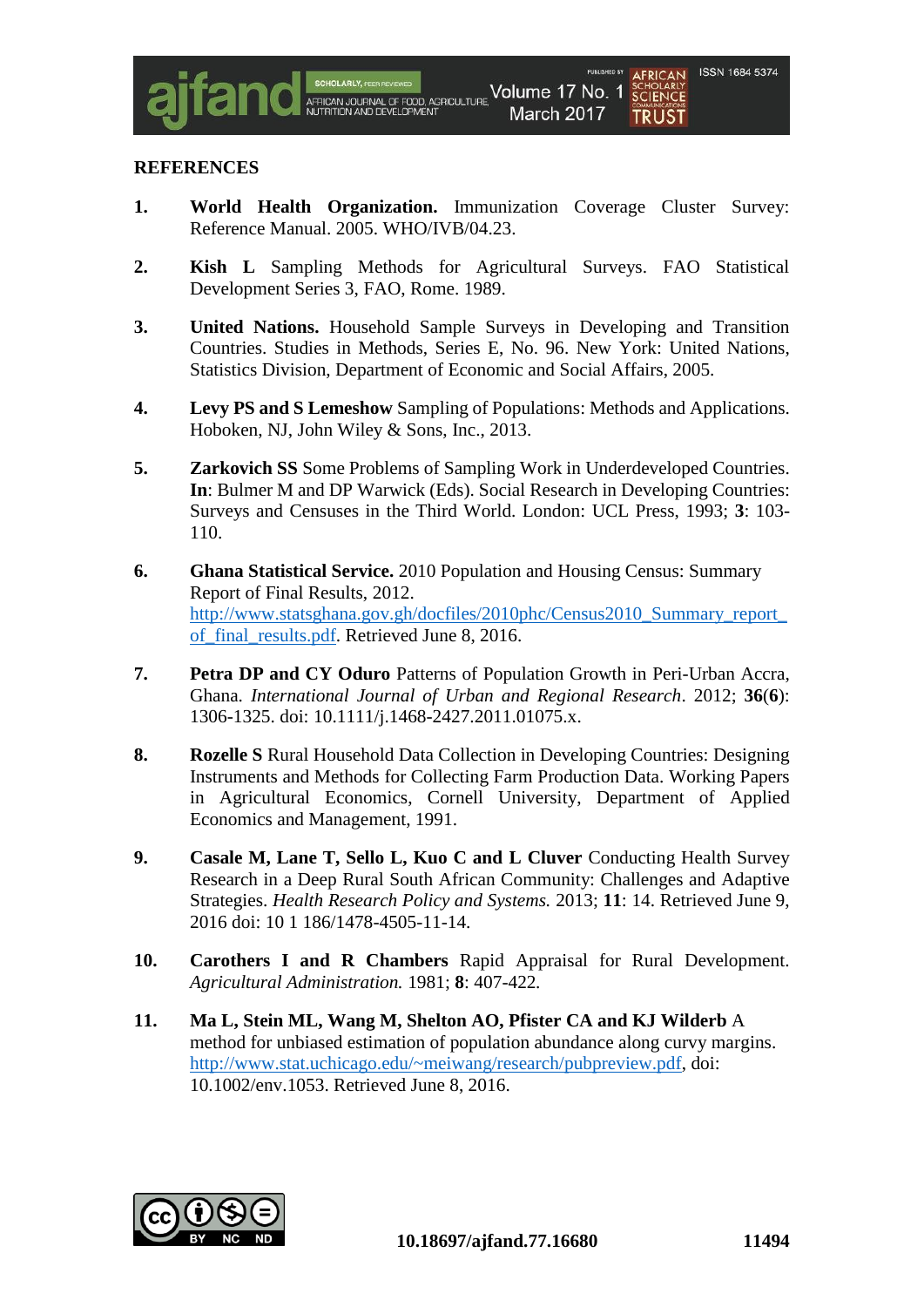

- **12. Maxwell BD, Backus V, Hohmann MG, Irvine KM, Lawrence P, Lehnhoff EA and LJ Rew** Comparison of Transect-Based Standard and Adaptive Sampling Methods for Invasive Plant Species. 2012; **5(2):** 178-193. [http://weedeco.msu.montana.edu/publications/pdfs/Maxwell\\_etal\\_adaptive\\_201](http://weedeco.msu.montana.edu/publications/pdfs/Maxwell_etal_adaptive_2012.pdf) [2.pdf](http://weedeco.msu.montana.edu/publications/pdfs/Maxwell_etal_adaptive_2012.pdf) Retrieved June 8, 2016.
- **13. Getis A, Morrison AC, Gray K and TW Scott** Characteristics of the Spatial Pattern of the Dengue Vector, *Aedes aegypti*, in Iquitos, Peru. *American Journal of Tropical Medicine and Hygiene.* 2003; **69**: 494–505. doi: 10.1007/9783642- 019760\_15.
- **14. Morrison ML, Block WM, Strickland MD, Collier BA and MJ Peterson** Wildlife Study Design. 2nd ed. New York, Springer-Verlag, 2008.
- **15. Morrison ML, Marcot BG and RW Mannan** Wildlife-habitat Relationships: Concepts and Applications. 3rd ed. Washington, DC, Island Press, 2006.
- **16. Melville GJ and AH Welsh** Line Transect Sampling in Small Regions. *Biometrics.* 2001; **57**: 1130-1137.
- **17. Cavada N, Barelli C, Ciolli M and F Rovero** Primates in Human-Modified and Fragmented Landscapes: The Conservation Relevance of Modelling Habitat and Disturbance Factors in Density Estimation *PLoS ONE.* 2016*;* **11**(**2**): e0148289. doi:10.1371/ journal.pone.0148289.
- **18. Yoccoz NG, Nichols JD and T Boulinier** Monitoring of Biological Diversity in Space and Time. *Trends in Ecology and Evolution.* 2001; 446–453. doi: 10.1016/S0169-5347(01)02205-4.
- **19. Escamilla V, Emch M, Dandalo L, Miller WC, Martinson F and I Hoffman**  Sampling at Community Level Using Satellite Imagery and Geographical Analysis. *Bulletin of the World Health Organization*. 2014; **92**(**9)**: 690–694. doi:10.2471/BLT.14.140756.
- **20. Haenssgen MJ** Satellite-aided Survey Sampling and Implementation in Lowand Middle-income Contexts: a Low-cost/Low-tech Alternative. *Emerging Themes in Epidemiology*.2015; **12**: 20. doi**:** 10.1186/s12982-015-0041-8.
- **21. Pearson AL, Zwickle A and AT Rzotkiewicz** Using Remote, Special Techniques to Select a Random Household Sample in a Dispersed, Semi-nomadic Pastoral Community: Utility for a Longitudinal Health and Demographic Surveillance System. *International Journal of Health Geographics*. 2015; **14**: 33. DOI 10.1186/s12942-015-0026-4.
- **22. Ghirotti M** Rapid appraisal: benefiting from the experiences and perspectives of: livestock breeders. 1992: Retrieved June 10, 2016 at: [http://www.fao.org/livestock/agap/frg/feedback/war/v1650b/v1650b0d.htm.](http://www.fao.org/livestock/agap/frg/feedback/war/v1650b/v1650b0d.htm)